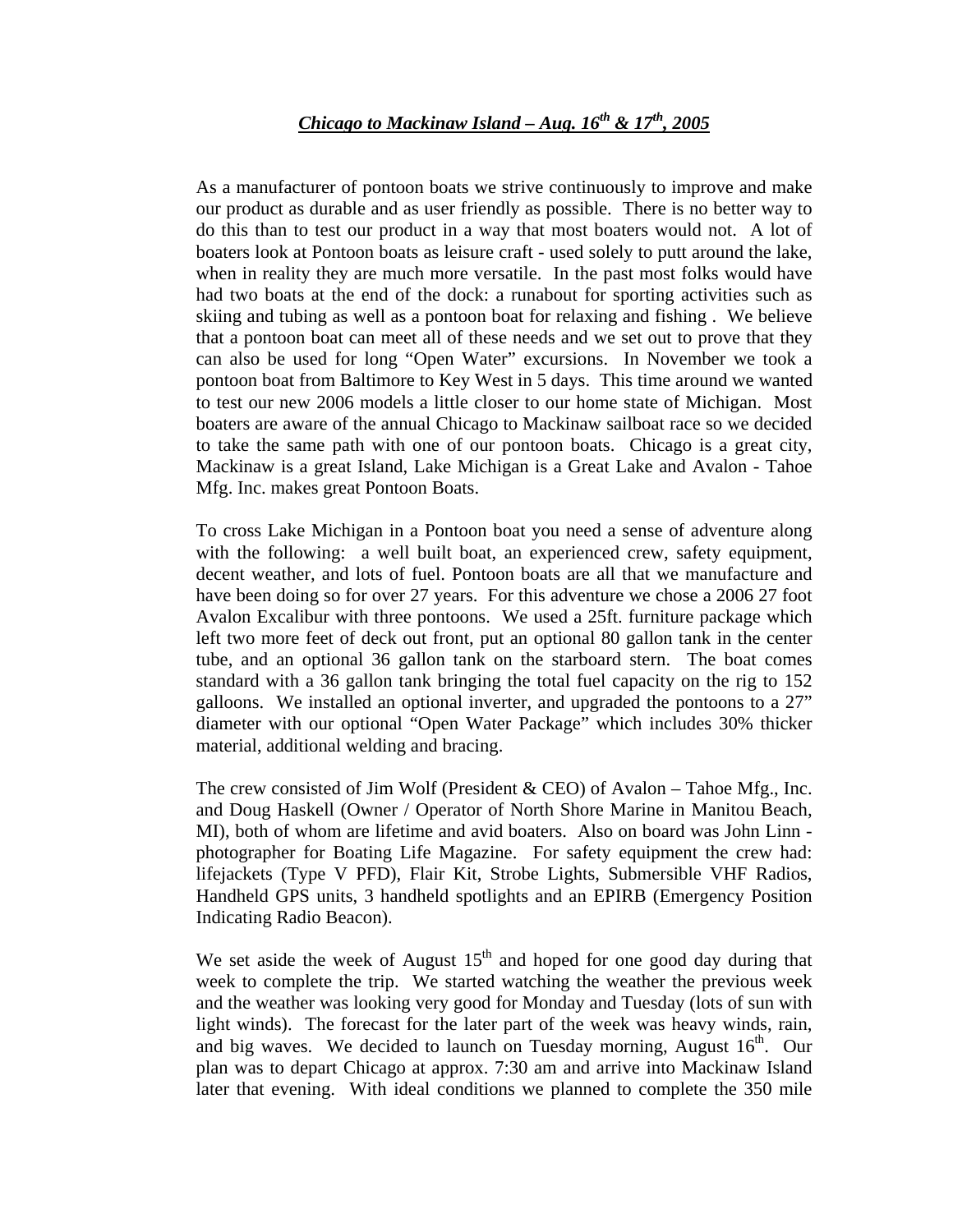journey in approximately 12 hours with an average speed of 30MPH. We had a lot of gear and weight on board for the venture and the top speed with the Yamaha 300 HP 2 stroke engine was a little over 40 MPH.

On the evening of Monday August  $15<sup>th</sup>$ , we all met in Chicago so that we could get an early start. Yamaha also provided a Technician (David ?) who would run some tests on the engine prior to our departure. As the motor was new, we would be required to follow the Yamaha break in procedures, some of which were completed at our Alma, Michigan factory after the motor was mounted.

On Tuesday morning we arrived at Diversey Harbor at 7:00 am and launched the boat. This was her maiden voyage as the boat that had just rolled off the production line at 5:00 PM the evening before. The Yamaha Tech ran some tests and we were ready to go. We wanted to get some photos of the Avalon Excalibur with Chicago as the background and asked a local fisherman if our photographer could ride in his boat to take some photos. The fisherman agreed and we spent about 45 minutes getting some running shots of the boat.

As we were getting the photos we noticed a little cavitation of the engine due to a last minute change we had made at the factory. We are continuously trying to improve our product and as such had raised the transom by approx. 3" in order get more speed and better performance out of the engine. Because of the slight cavitation we experienced, we decided to lower the transom back down an inch or so to drop the propeller deeper into the water. We took the boat out of the water and in the parking lot of Diversey Harbor and removed the engine, adjusted the transom & then remounted the engine. When the final tweaks, tests and adjustments were complete we departed Diversey Harbor at 10:45 am and the boat and motor were both running smoothly.

The wind was blowing out of the West at 5 to 10 MPH so we started our journey heading straight up the Illinois Coast. We had another couple of hours of engine break-in where we were required to keep the engine below 4000 RPM or approximately  $20 - 25$  MPH. Once we had completed the break-in period when we were a little north of Waukegan, WI and decided that it was time to change course for the crossing of Lake Michigan. We charted a new course bearing 22 degrees that would take us, at a north east angle, 125 miles across Lake Michigan to Ludington, MI. Based on our average speed of 30 MPH we estimated a little over 4 hours remaining until our first fuel stop in Ludington at approximately 4:30 PM.

The sun was beating down, the water was a little choppy, but manageable, the engine running great, the music on the IPOD running through the stereo system was cranking and we were well on our way to Mackinaw Island. Now it was just a matter of staying on course and enjoying the ride. After another 30 minutes or so we lost sight of the Wisconsin coastline and we would spend the next 3 hours crossing Lake Michigan with no land in sight. With no cell phone service we had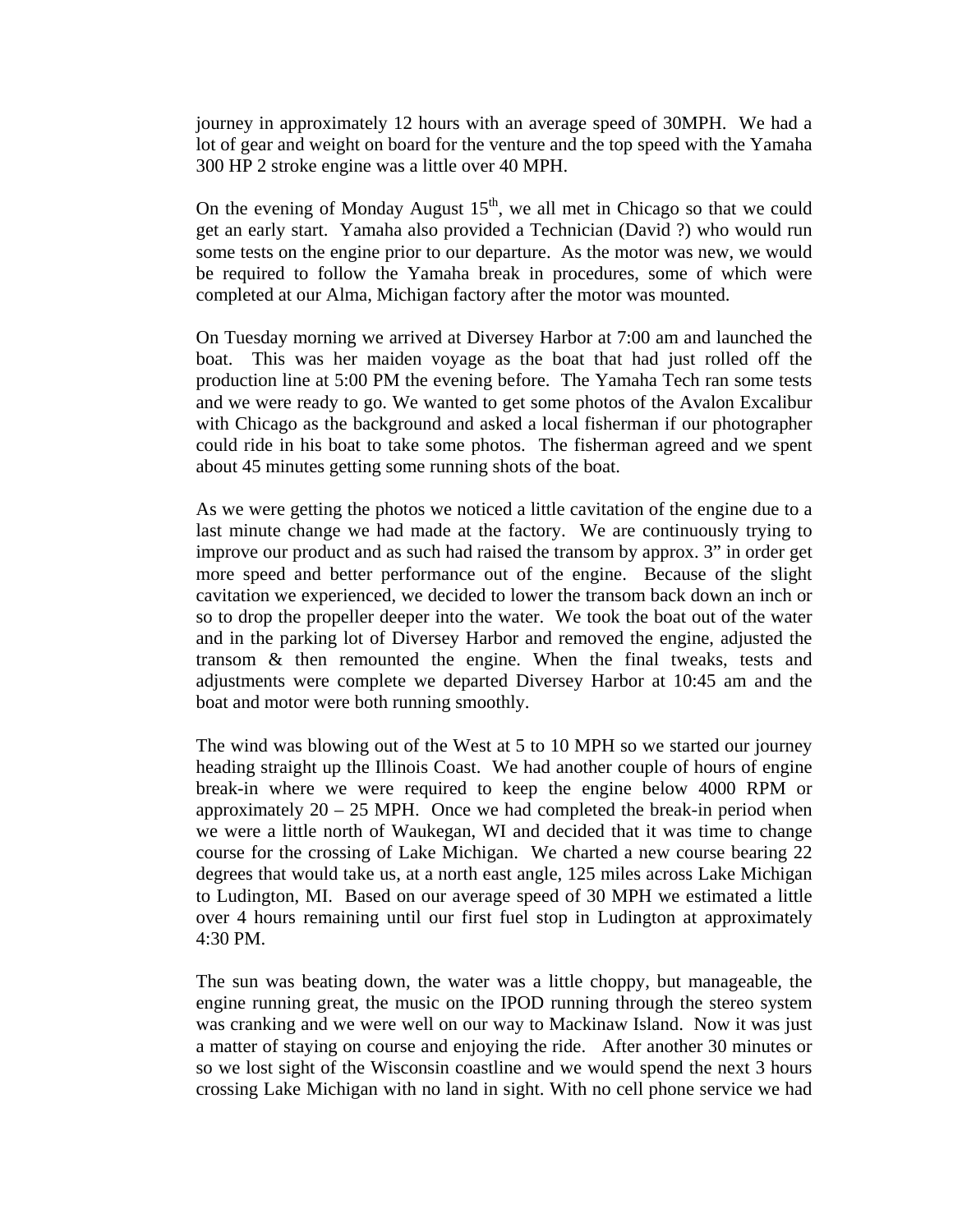no means of direct contact. We did however, have a marine radio in case of emergency but you need another boat with a radio in the vicinity to hear you. In our case, we saw one freighter cutting down the center of Lake Michigan during our entire crossing. The freighter was moving swiftly in the opposite direction and as quickly as it came into sight, it was gone. We had visual contact with the ship for  $20 - 30$  minutes and other than the occasional seagull flying over, it was just us, the sun and the water.

During the crossing you only have to be concerned about a few things, mainly you just want to keep moving. If for any reason we ran into trouble and became stranded we had one last line of defense, the EPIRB. If you flip the manual switch on the EPIRB and/or the EPIRB ended up in the water it would automatically send a signal to a satellite which would, in turn, trigger an alert to the US Coast guard. The EPIRB would send our approximate location to the Coast Guard who would send out one of their own to check on the distress signal. It was nice to have this type of technology on board just for peace of mind.

The boat, the motor and crew ran without a hitch across Lake Michigan. The two stroke engine occasionally required us to fill the oil reservoir, the crew occasionally made adjustments to the course and the boat cut through the water with ease. We also had to monitor our fuel and switch between the three tanks when necessary. As we ran low on one tank we would have to switch to another in order to keep gas flowing to our 300 HP engine as we pushed towards Michigan's west coast. The 27" pontoons allowed us to ride high and dry and the 1 – 3 foot waves were no match for this well built rig. Our standard in-dash GPS and a handheld backup helped us chart our course and we tracked our progress on the digital screen. We crossed the imaginary line that divided Wisconsin and Michigan a little north of Milwaukee to the West and a little north of Grand Haven to the East. At that point in the trip we were approx. 40 miles from land in any direction.

About 25 miles from Ludington we caught our first glimpse of land. We had not seen land for over 3 hours and we were now well within striking distance of our first fuel stop. We had burned the 80 gallons in the center tank and were getting down on the first of two 36 galloon tanks. We started to see a few fishing boats then some sail boats and more and more life as we got closer to our first stop. We got a visual fix at the Ludington Lighthouse which marked the entrance to the Ludington Harbor. We arrived into the harbor at exactly 4:30 PM. We filled up at the Ludington Municipal Marina with 102.688 gallons of fuel at \$2.98 per galloon for a total cost of \$306.00. We also got a bag of ice for the cooler bringing the total bill to \$308.01. The time stamp on the MasterCard receipt read "Aug. 16, 05 16:50:44".

We pulled out of the Ludington Harbor at approximately 5:00 PM and we were setting our sights on our next stop which I wanted to be Round Lake in Charlevoix, MI. I am personally very familiar with this area as I have been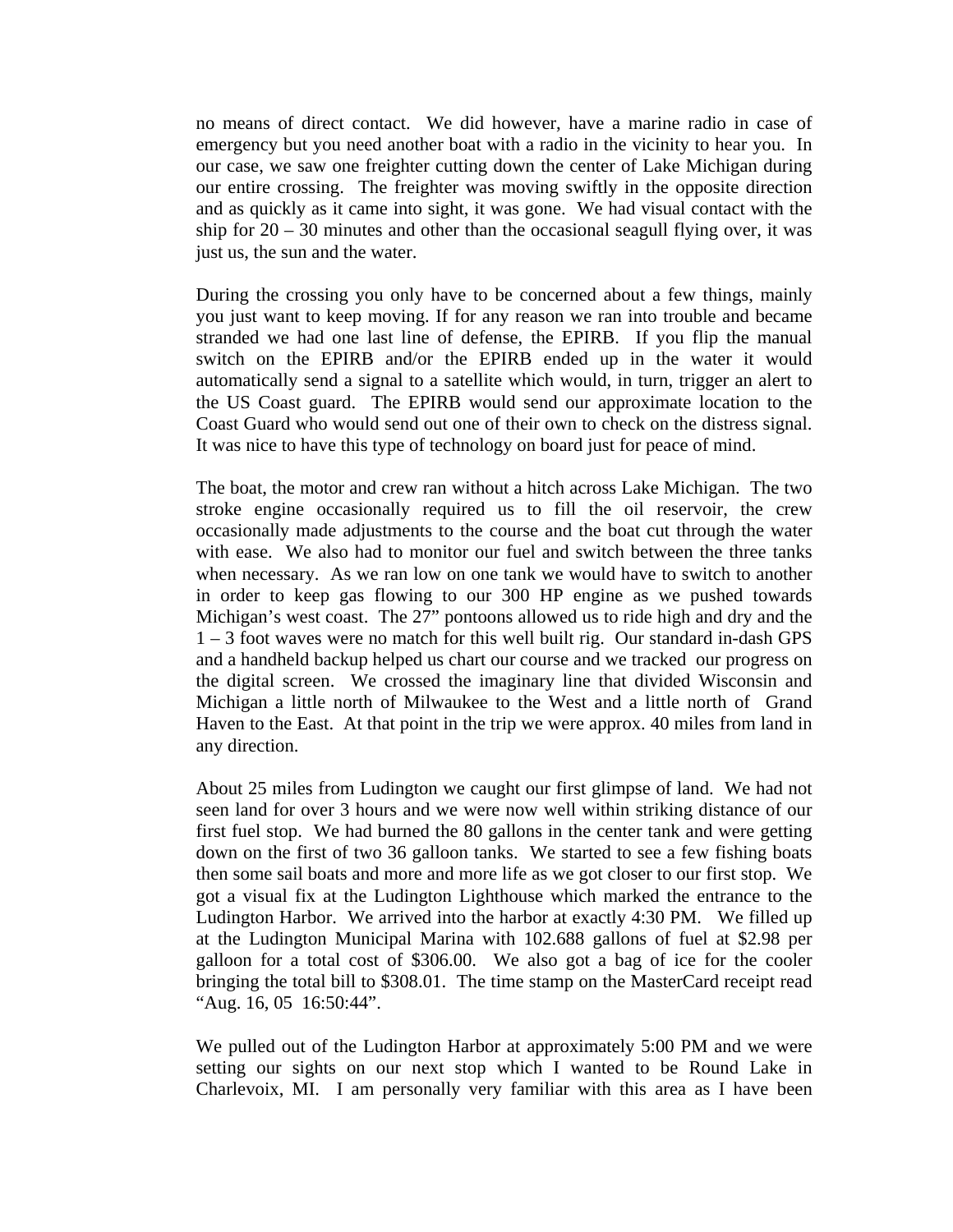boating on Lake Charlevoix for over 20 years and have always enjoyed Round Lake. Our major concern at this point in the trip was the ability to refuel as fuel docks would be closing. I called Ward Brother's in Charlevoix which is a family owned fishing charter and fuel dock. I asked for Captain Don who has taken my family on fishing charters a few times over the past 15 years. Captain Don was not available and I explained our situation to the woman on the line. She put me on hold and a man came to the line and I again explained our situation that we needed fuel to make our final push to Mackinaw Island on our non-stop journey. He stated that they had a charter that left at 4:30 PM and would return at 9:00 PM. He would radio the Captain and have him fill us up at 9:00 PM even though the fuel dock closed at 7:00 PM. I thanked him and told him that we would be waiting at the dock at 9:00 PM.

The second leg of our trip would take us 130 miles from Ludington to Charlevoix. The engine was now well broken in and we started running at full throttle or 40 MPH or 5700 RPM and then would back down to 5200 RPM or 35 MPH. We followed the Lake Michigan shoreline and used our GPS to set our course. We varied from approx. 1 mile to 3 miles from shore at any point in time. The topography of the shoreline was interesting to watch as the miles passed by. There were several sand dunes that would shoot up into the air by several 100 feet. Occasionally we would spot some vacation homes, and passed a few small towns. Our GPS gave us an ETA of 8:00 PM into Charlevoix at our current cruising speed.

Approximately 60 miles into this leg of the trip, or 70 miles from Charlevoix, the winds and waves began to pick up. The wind started blowing  $10 - 15$  MPH out of the SW or directly at our stern. As the waves built to  $2 - 3$  feet we were forced to pull back on the throttle so that we would not stuff the nose of the boat into the back side of a wave. We were now traveling at 4200 – 4500 RPM and our speed varied between 23 – 28 MPH. This loss of speed would push our ETA to approx. 9:00 PM. The waves continued to build and we continued to make our way one mile at a time.

We occupied our time selecting from various artists on the IPOD with over 7000 songs to choose from. The dash of the Excalibur has a standard IPOD jack that allows you to plug directly into the Clarion sound system. This convenient feature made the time and miles even more enjoyable.

We passed several islands and moved past the western tip of the Grand Traverse Bay. The waves and wind continued and we slowed down at 8:45 PM to take some pictures of a beautiful sunset. We were now 12 miles from Charlevoix and arrived into the Charlevoix harbor at 9:15 PM. The captain was at the dock and cleaning the recently caught Salmon, the light was dwindling, and the moon was rising. We filled up with 75.4 galloons of fuel at 21:39 or 9:39 PM. We had ordered ahead from the Villager Pub and ordered 3 Villager Famous Burgers (Cheese, Sautéed Onions & Mushrooms and Fries). We sat at a picnic table in the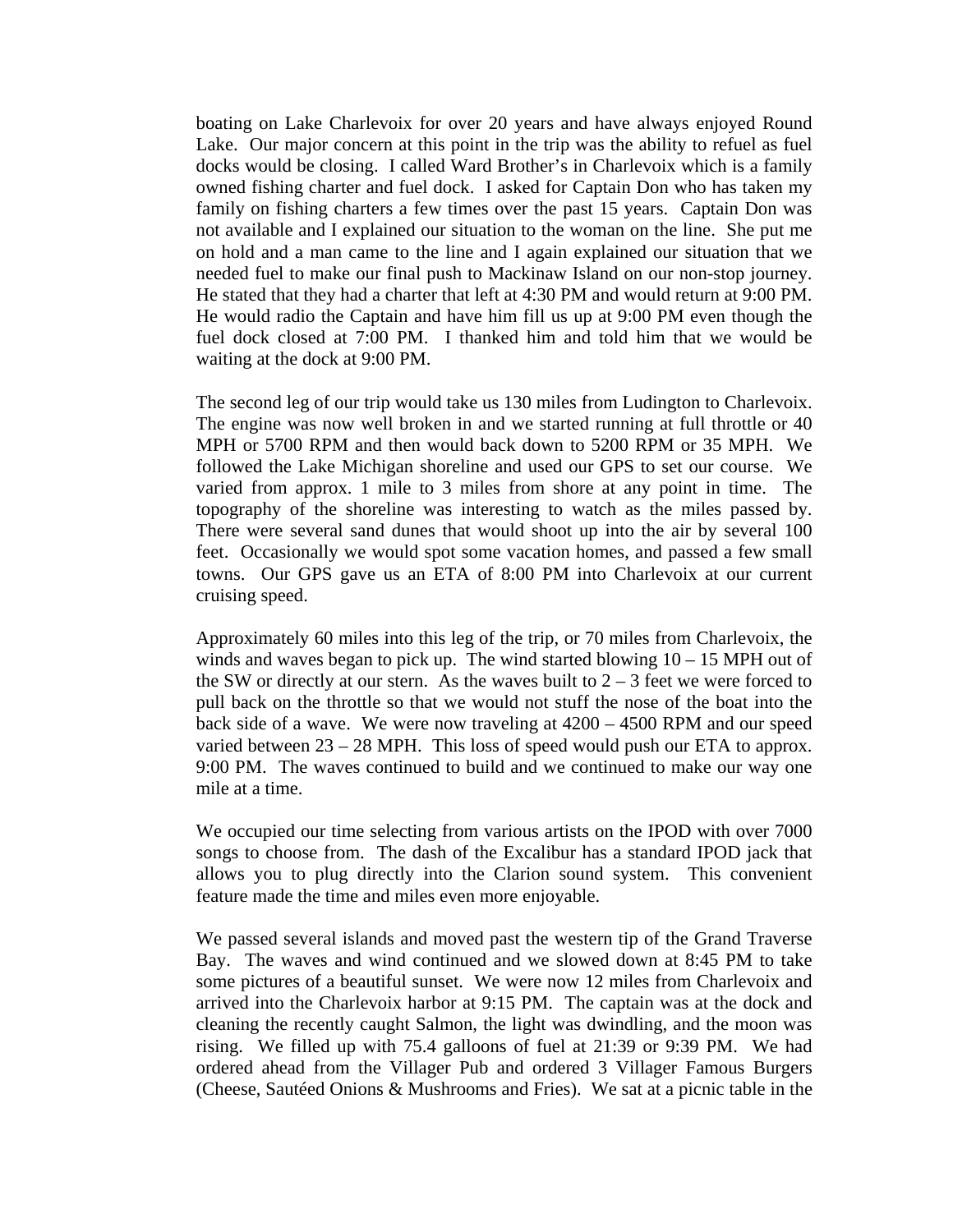park, ate our burgers and headed back to the boat. We geared up for a nighttime cruise to Mackinaw. We all put on warm clothing and got things organized for the ride. We had all safety gear accessible including lifejackets, spotlights, strobe lights, radios, etc…..

We headed out of the round lake inlet and into Lake Michigan. We immediately noticed that the winds had changed out of the Northwest and the waves had shifted and were hitting us straight on. It was apparent that the winds were building and now were pushing  $15 - 20$  MPH. The waves were building to  $3 - 4$ feet and it was dark. We cruised about 7 miles from Charlevoix at a speed of 11 MPH and using the GPS as our guide and a hand-held spotlight as our only source of sight. At this rate we would hit the Mackinaw Bridge in approx. 5 hours or 4 AM. We did have some concern regarding navigating the Straights of Mackinaw in these types of weather conditions and at night with limited to no visibility. The wind gusts kept hitting us in the face and the spray from the waves kept coming over the front of the boat. At this point we decided that the conditions had deteriorated so quickly that it was not worth the risk to continue. We decided to return to Charlevoix and lay up until the morning when we could at least see what was coming at us. We were not concerned about the waves or the wind, however we were concerned that we could not see what was coming at us and therefore had less control over the vessel. We are experienced enough to know when it's time to play it safe and this was the definitely the time for that.

As we rode the waves back to Charlevoix, we had to be very careful not to bury the nose of the boat in between the building waves. When we were approx. 300 yards from the inlet a wave did get us and washed over the front of the boat. The water ran through the boat soaking the floor. We arrived back into Charlevoix a little after midnight, grabbed a few hours of sleep and headed back out around 6:30 am. We spent some time taking photos in the inlet leading to Lake Michigan and finally departed around 7:30 am. The wind had subsided from the night before, however it was still blowing NW to NE at  $10 - 15$  MPH and we had  $2 - 4$ foot waves to contend with. We picked a good cruising speed of  $18 - 20$  MPH and headed to the Straights of Mackinaw.

Our GPS gave us an expected arrival time of 10:45 am to travel the 60 miles to Mackinaw Island. The waves pounded us as we moved forward however we stayed high and dry other than a little spray from time-to-time. The waves seemed to lay down a little bit and we decided to really put the boat to the test. Waves were still  $2 - 3$  feet and we started cruising wide open, making our way towards Mackinaw. We were watching for markers and spotting several lighthouses in the area. We navigated through the straights, sighting several larger power and sailboats. As we would pass them going wide open at close to 40 MPH in a pontoon boat, we definitely turned some heads and assumed that we were making for some interesting morning conversation on the passing vessels.